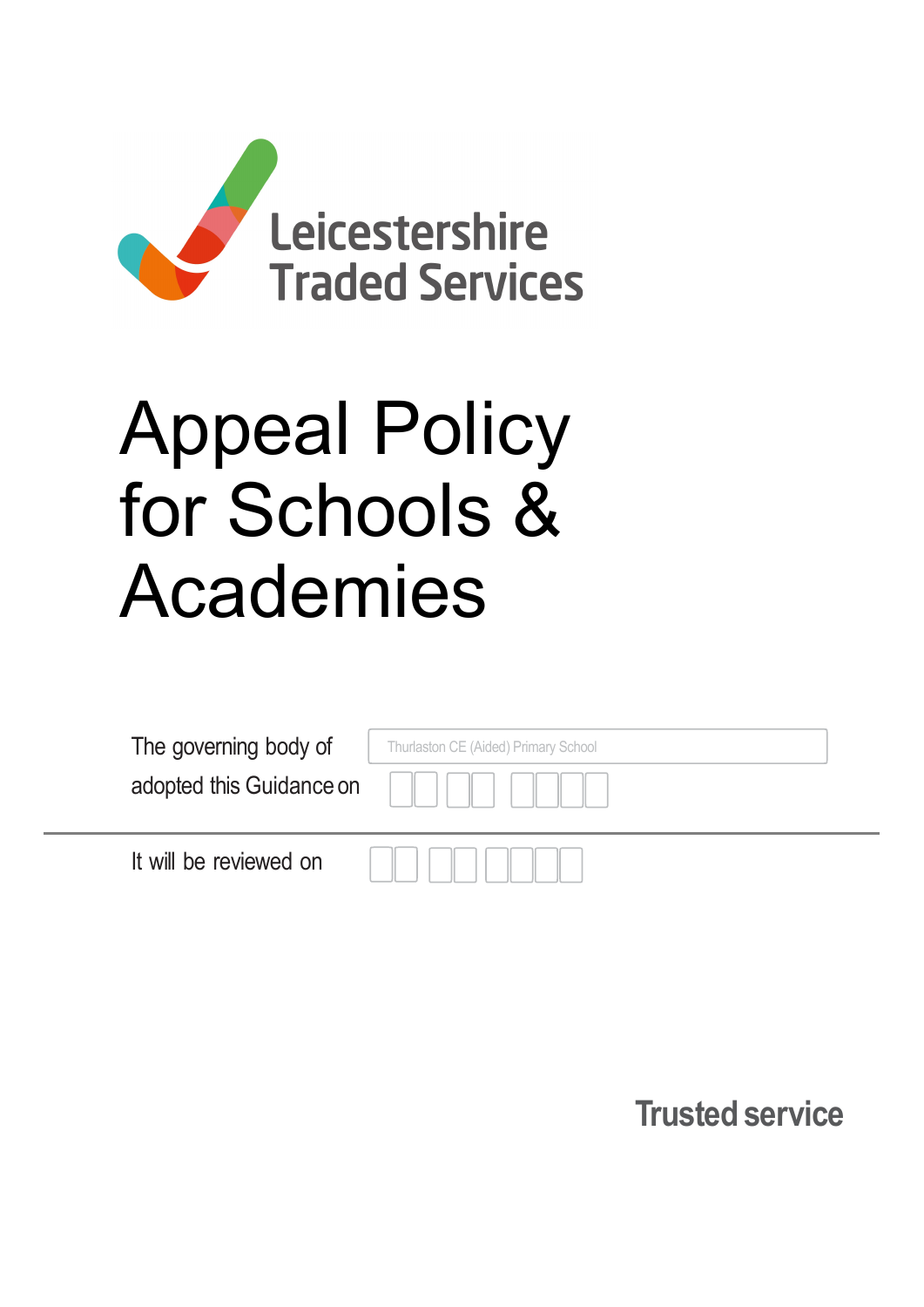This guidance applies to all teaching and support staff employed in Schools and Academies.

# 1. Scope

- 1.1 This procedure should be followed where an employee indicates that they wish appeal against a decision to implement a sanction, such as a final written warning or a dismissal as a result of a formal HR process.
- 1.2 This policy does not form part of employees' terms and conditions of employment and therefore may be subject to change at the discretion of the Governing Body.
- 1.3 This policy does not include appeals that are made under the following policies:
	- Pay Policy
	- Right to Request Flexible Working

Appeals for the above are covered in their respective policies.

# 2. Appeal Process

### 2.1 Registering an Appeal

- 2.1.1 An employee wishing to appeal against a decision to impose a sanction must do so, within 5 working days of receiving their outcome letter.
- 2.1.2 In cases where a final written warning was issued, for example, during the formal stages of the Attendance Management process, appeals should be submitted to the Head teacher or the member of the SLT who was managing the case.
- 2.1.3 Where a panel of Governors made the decision to implement a warning or to dismiss an employee at a formal hearing, appeals should be submitted to the Chair of the hearing panel.
- 2.1.4 In order to register an appeal the employee must complete the Appeal Registration Form (Appendix A). Once this has been received by the relevant person arrangements will be made for an appeal hearing.
- 2.1.5 Appeals submitted outside of this timeframe will only be accepted in exceptional circumstances.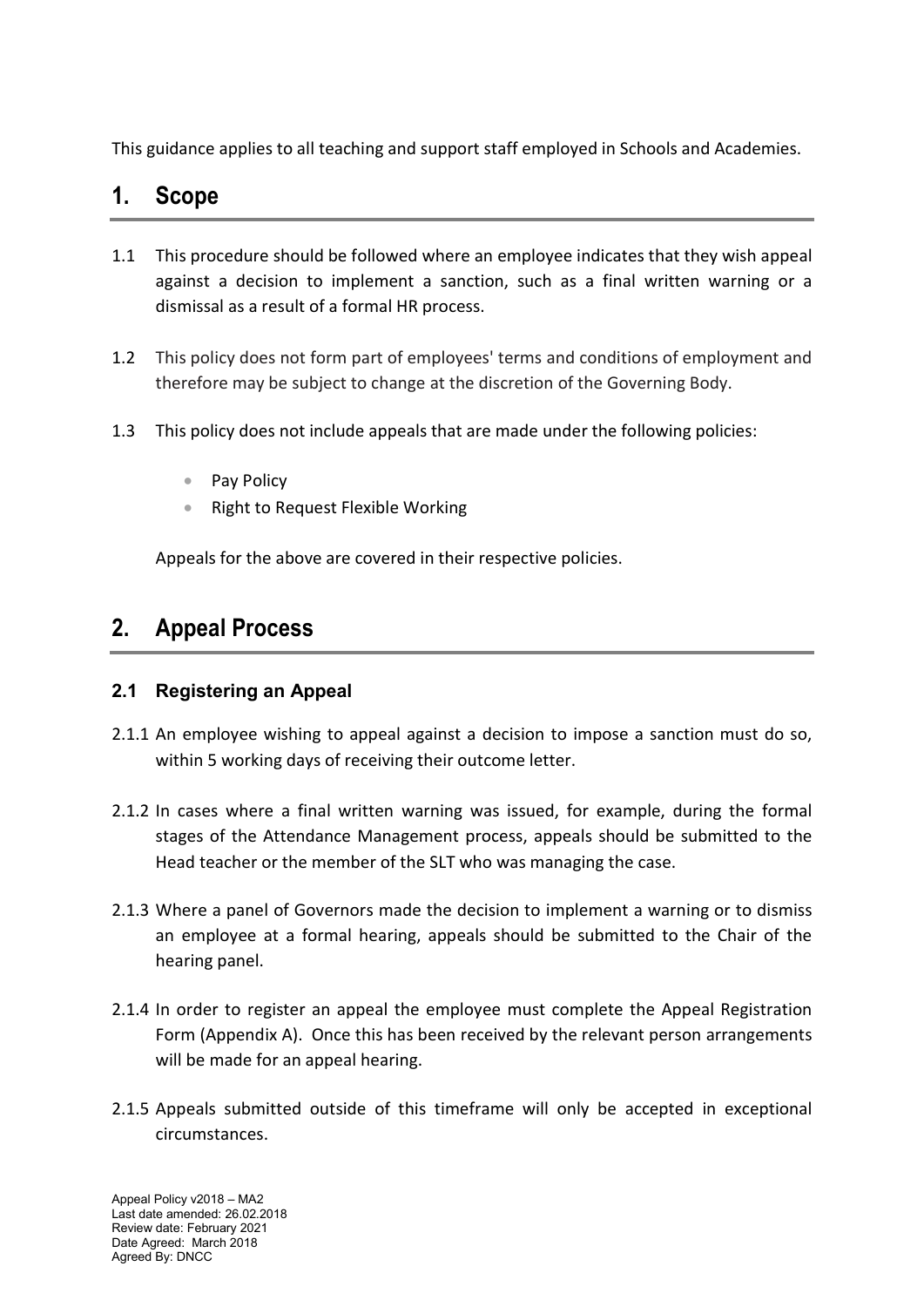## 2.2 Grounds for Appeal

- 2.2.1 When completing the Appeal Registration Form the employee should clearly specify the grounds for their appeal, for example:
	- **Procedural flaws**, i.e. where the employee considers that the school has failed to follow policy correctly.
	- New evidence. The employee must explain how the new evidence may have influenced the outcome of the original hearing and state why this evidence was not available at that point in time. In such circumstances, the Appeal Panel may decide that further investigation of the new evidence is required. Where this is the case, the hearing should be adjourned whilst further investigation takes place. This should be completed without undue delay and the appeal hearing reconvened as quickly as possible.
	- The sanction imposed was too severe or disproportionate
	- There was unfairness or bias among the original decision-makers.
- 2.2.2 On receipt of the Appeal Registration Form, the Presenting Officer from the original hearing must compile the management response to the points of appeal submitted by the employee. Information may need to be obtained from the Chair of the original panel, in order to gather details of how and why the panel came to the decision.
- 2.2.3 A copy of management's response should be made available to the employee/ panel members prior to the hearing.
- 2.2.4 The employer will determine the format of the hearing, based on the employees appeal submission, i.e. a full/partial re-hearing.

## 2.3 Convening an Appeal Hearing

- 2.3.1 The Head teacher should arrange for the appeal hearing to take place without undue delay, and where possible, it should be scheduled to take place during the employee's normal working hours.
- 2.3.2 Written notification of the date, time and location of the appeal hearing must be sent to the employee allowing a minimum of 10 working days' notice. This letter should detail the employee's right to be accompanied at the hearing by a work colleague or Trade Union representative and confirm the potential outcomes.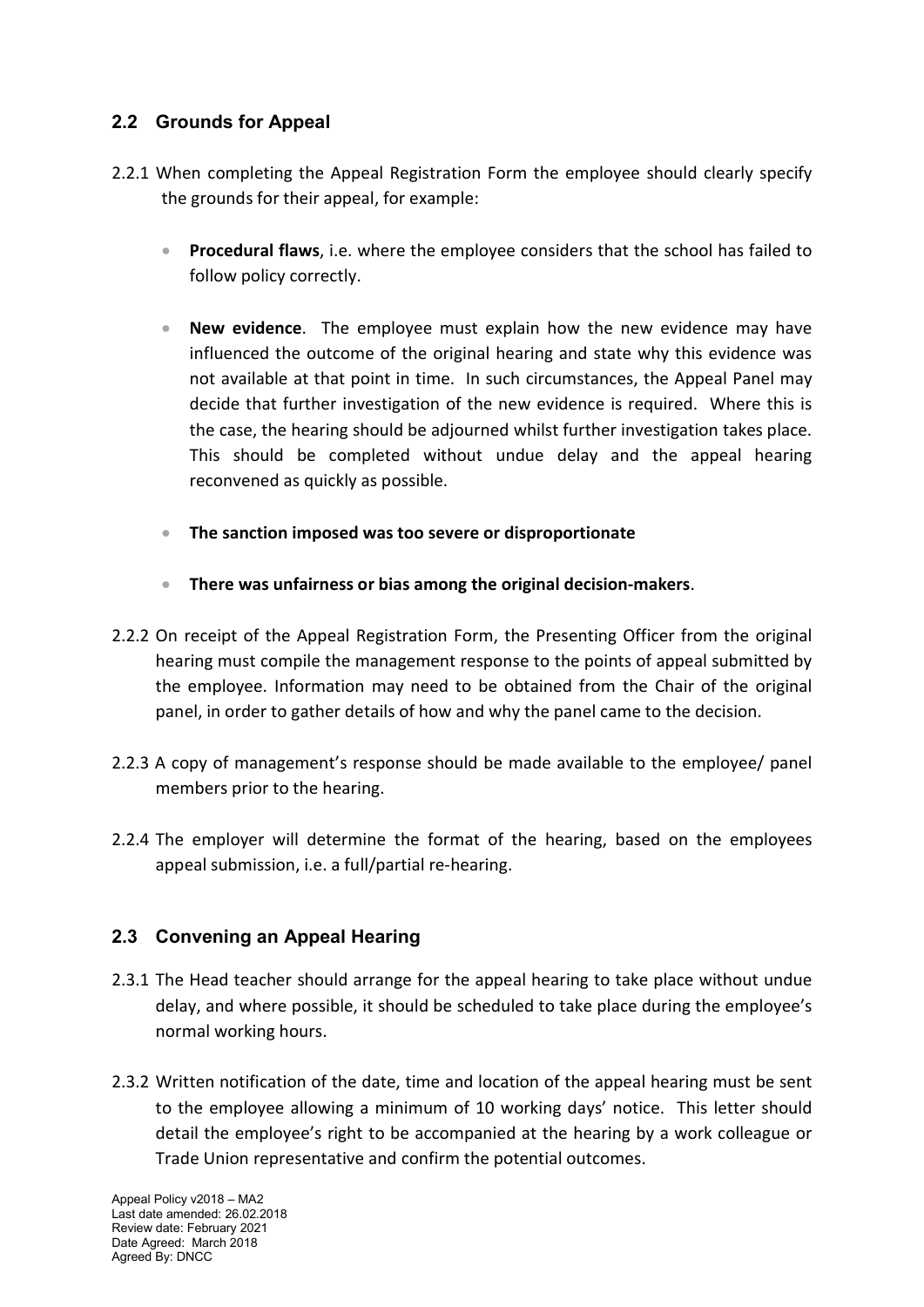- 2.3.3 The employee should also receive copies of any relevant supporting documentation such as:
	- **Appeal Registration Form;**
	- Any new evidence or supporting documents submitted by either party;
	- Statement from management in response to the points raised in the appeal;
	- All documents used at the original hearing / meeting;
	- Notes from the original hearing / meeting;
	- The letter confirming the outcome of the original hearing / meeting;
	- The names of any witnesses that management intend to call.
- 2.3.4 A copy of the documentation should also be provided to each panel member in advance of the hearing.
- 2.3.5 The names of any witnesses that the employee wishes to call should be submitted no later than 5 working days prior to the appeal hearing.
- 2.3.6 A note-taker should also be arranged to take notes at the hearing.

## 2.4 Composition of an Appeal Panel

- 2.4.1 Appeals should be dealt with impartially and, where possible, should be heard by a Manager/ the Head teacher/ panel of three Governors who were not involved in the original decision making process.
	- Final Warnings issued as part of an on-going formal process:
		- The appeal will be heard by either the Head Teacher (if they have not been previously involved with the case) or a panel of Governors.
	- **Final Warnings & Dismissal following a hearing:** 
		- The appeal will be heard by a panel of Governors.
	- **Local Authority Schools Dismissal Appeals** 
		- The Local Authority has the right to be represented at appeals against dismissal and this will normally be a member of the HR Services team. In such circumstances, the panel must consider any advice offered by the Local Authority when making their decision.

#### 2.4.2 The format for the hearing can be found at Appendix B. 2.5 Witnesses

Appeal Policy v2018 – MA2 Last date amended: 26.02.2018 Review date: February 2021 Date Agreed: March 2018 Agreed By: DNCC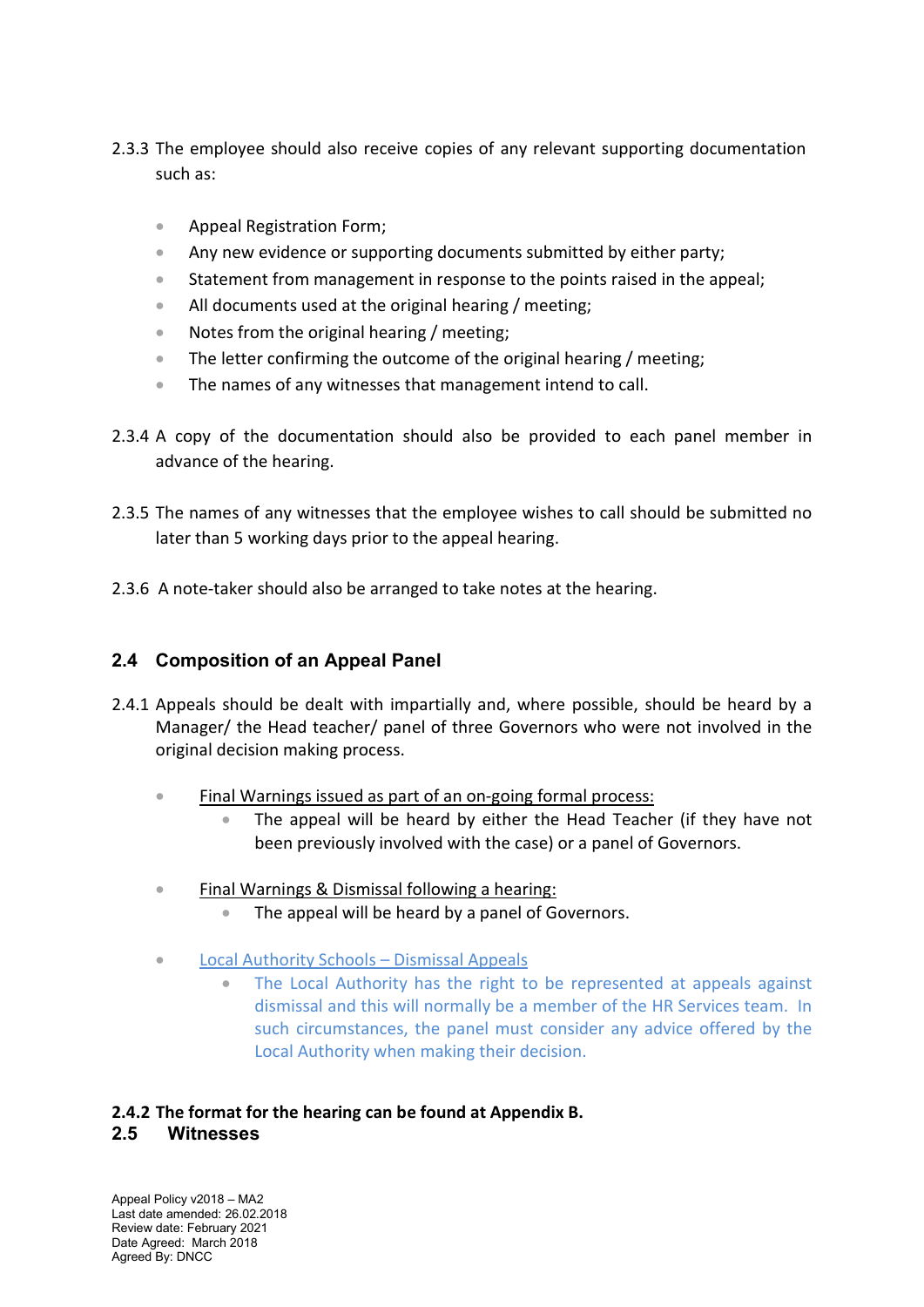- 2.5.1 Both parties are responsible for ensuring that they invite their own witnesses to support their case at the hearing.
- 2.5.2 Witnesses will only be required at the hearing whilst questions are being asked of them by the employee, their representative, manager and panel members.

#### 2.6 Failure to Attend

- 2.6.1 If an employee fails to attend the appeal hearing without providing an acceptable reason, the hearing may proceed in their absence.
- 2.6.2 Where an employee or their representative is unable to attend with good reason or due to an unforeseen event a new hearing date should be arranged within 5 working days of the original hearing date, subject to panel availability.
- 2.6.3 If the employee fails to attend the rearranged hearing without there being exceptional circumstances, the appeal will go ahead in their absence.

#### 2.7 Possible Outcomes

- 2.7.1 Possible outcomes of an appeal hearing are:
	- The panel uphold the original decision and maintain the sanction;
	- The panel overturn the original decision and implement a new decision with an alternative sanction.
- 2.7.2 The panel may also wish to make additional recommendations, e.g. training, guidance, for either the employee or the manager or both etc.
- 2.7.3 The Appeal panel may **NOT** determine that the sanction or the original panel is increased.

#### 2.8 Notification of Outcome

- 2.8.1 The employee should be notified of the outcome of the appeal hearing within 3 working days of the appeal hearing. A copy of the notes from the hearing should also be provided.
- 2.8.2 The employee must be informed that they have no further right of appeal against the decision.

## Appendix A – Appeal Registration Form

Appeal Policy v2018 – MA2 Last date amended: 26.02.2018 Review date: February 2021 Date Agreed: March 2018 Agreed By: DNCC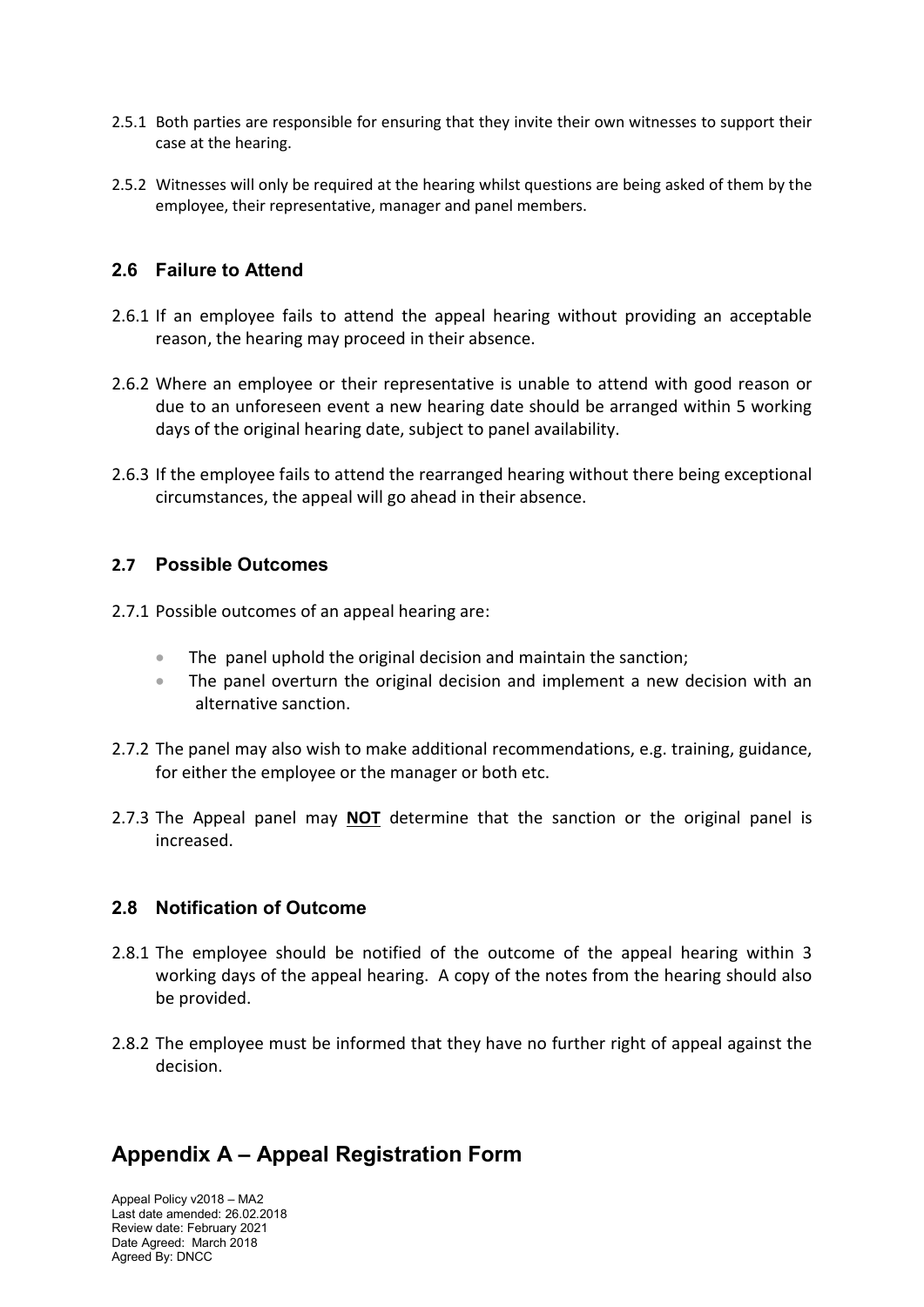ppeal Registration Form

To be completed and returned to the Head teacher / Chair of the original panel within 5 working days of receiving written notification of the outcome of the formal meeting/hearing. Please include any relevant supporting information that you wish to be considered in support of this appeal.

| Home Address: National Address: National Address: National Address: National Address: National Address: National Address: National Address: National Address: National Address: National Address: National Address: National A<br>Outcome of the Hearing/Meeting <b>Common Street</b><br><b>Policy Hearing/Meeting/Decision was Held Under:</b><br>Attendance Management (dismissals only)<br>Capability (dismissals only)<br><b>Employee Complaints</b><br>Disciplinary<br>Grievance<br>Probation<br>Restructuring and Redundancy<br><u> 1989 - Johann Harry Harry Harry Harry Harry Harry Harry Harry Harry Harry Harry Harry Harry Harry Harry Harry</u><br><b>Outcome of Hearing/Meeting/Decision:</b><br>Where the appeal is against decision:<br>Incorrectly applied policy<br><b>First Written Warning</b><br>Failed to apply statutory guidance<br><b>Final Written Warning</b><br>Failed to take account of evidence<br><b>Dismissal with Notice</b><br><b>Dismissal without Notice</b><br>Took account of irrelevant or<br>inaccurate evidence<br>Not Upheld<br>Was biased<br>Unlawfully discriminated |                               |  |  |  |  |
|------------------------------------------------------------------------------------------------------------------------------------------------------------------------------------------------------------------------------------------------------------------------------------------------------------------------------------------------------------------------------------------------------------------------------------------------------------------------------------------------------------------------------------------------------------------------------------------------------------------------------------------------------------------------------------------------------------------------------------------------------------------------------------------------------------------------------------------------------------------------------------------------------------------------------------------------------------------------------------------------------------------------------------------------------------------------------------------------------------------|-------------------------------|--|--|--|--|
|                                                                                                                                                                                                                                                                                                                                                                                                                                                                                                                                                                                                                                                                                                                                                                                                                                                                                                                                                                                                                                                                                                                  |                               |  |  |  |  |
|                                                                                                                                                                                                                                                                                                                                                                                                                                                                                                                                                                                                                                                                                                                                                                                                                                                                                                                                                                                                                                                                                                                  |                               |  |  |  |  |
|                                                                                                                                                                                                                                                                                                                                                                                                                                                                                                                                                                                                                                                                                                                                                                                                                                                                                                                                                                                                                                                                                                                  |                               |  |  |  |  |
|                                                                                                                                                                                                                                                                                                                                                                                                                                                                                                                                                                                                                                                                                                                                                                                                                                                                                                                                                                                                                                                                                                                  |                               |  |  |  |  |
|                                                                                                                                                                                                                                                                                                                                                                                                                                                                                                                                                                                                                                                                                                                                                                                                                                                                                                                                                                                                                                                                                                                  |                               |  |  |  |  |
|                                                                                                                                                                                                                                                                                                                                                                                                                                                                                                                                                                                                                                                                                                                                                                                                                                                                                                                                                                                                                                                                                                                  |                               |  |  |  |  |
|                                                                                                                                                                                                                                                                                                                                                                                                                                                                                                                                                                                                                                                                                                                                                                                                                                                                                                                                                                                                                                                                                                                  |                               |  |  |  |  |
|                                                                                                                                                                                                                                                                                                                                                                                                                                                                                                                                                                                                                                                                                                                                                                                                                                                                                                                                                                                                                                                                                                                  |                               |  |  |  |  |
|                                                                                                                                                                                                                                                                                                                                                                                                                                                                                                                                                                                                                                                                                                                                                                                                                                                                                                                                                                                                                                                                                                                  |                               |  |  |  |  |
|                                                                                                                                                                                                                                                                                                                                                                                                                                                                                                                                                                                                                                                                                                                                                                                                                                                                                                                                                                                                                                                                                                                  |                               |  |  |  |  |
|                                                                                                                                                                                                                                                                                                                                                                                                                                                                                                                                                                                                                                                                                                                                                                                                                                                                                                                                                                                                                                                                                                                  |                               |  |  |  |  |
|                                                                                                                                                                                                                                                                                                                                                                                                                                                                                                                                                                                                                                                                                                                                                                                                                                                                                                                                                                                                                                                                                                                  |                               |  |  |  |  |
|                                                                                                                                                                                                                                                                                                                                                                                                                                                                                                                                                                                                                                                                                                                                                                                                                                                                                                                                                                                                                                                                                                                  |                               |  |  |  |  |
|                                                                                                                                                                                                                                                                                                                                                                                                                                                                                                                                                                                                                                                                                                                                                                                                                                                                                                                                                                                                                                                                                                                  |                               |  |  |  |  |
|                                                                                                                                                                                                                                                                                                                                                                                                                                                                                                                                                                                                                                                                                                                                                                                                                                                                                                                                                                                                                                                                                                                  |                               |  |  |  |  |
|                                                                                                                                                                                                                                                                                                                                                                                                                                                                                                                                                                                                                                                                                                                                                                                                                                                                                                                                                                                                                                                                                                                  |                               |  |  |  |  |
|                                                                                                                                                                                                                                                                                                                                                                                                                                                                                                                                                                                                                                                                                                                                                                                                                                                                                                                                                                                                                                                                                                                  |                               |  |  |  |  |
|                                                                                                                                                                                                                                                                                                                                                                                                                                                                                                                                                                                                                                                                                                                                                                                                                                                                                                                                                                                                                                                                                                                  |                               |  |  |  |  |
|                                                                                                                                                                                                                                                                                                                                                                                                                                                                                                                                                                                                                                                                                                                                                                                                                                                                                                                                                                                                                                                                                                                  |                               |  |  |  |  |
|                                                                                                                                                                                                                                                                                                                                                                                                                                                                                                                                                                                                                                                                                                                                                                                                                                                                                                                                                                                                                                                                                                                  | Date Outcome Letter received: |  |  |  |  |
|                                                                                                                                                                                                                                                                                                                                                                                                                                                                                                                                                                                                                                                                                                                                                                                                                                                                                                                                                                                                                                                                                                                  |                               |  |  |  |  |
|                                                                                                                                                                                                                                                                                                                                                                                                                                                                                                                                                                                                                                                                                                                                                                                                                                                                                                                                                                                                                                                                                                                  |                               |  |  |  |  |
|                                                                                                                                                                                                                                                                                                                                                                                                                                                                                                                                                                                                                                                                                                                                                                                                                                                                                                                                                                                                                                                                                                                  |                               |  |  |  |  |
|                                                                                                                                                                                                                                                                                                                                                                                                                                                                                                                                                                                                                                                                                                                                                                                                                                                                                                                                                                                                                                                                                                                  |                               |  |  |  |  |
|                                                                                                                                                                                                                                                                                                                                                                                                                                                                                                                                                                                                                                                                                                                                                                                                                                                                                                                                                                                                                                                                                                                  |                               |  |  |  |  |
|                                                                                                                                                                                                                                                                                                                                                                                                                                                                                                                                                                                                                                                                                                                                                                                                                                                                                                                                                                                                                                                                                                                  |                               |  |  |  |  |
|                                                                                                                                                                                                                                                                                                                                                                                                                                                                                                                                                                                                                                                                                                                                                                                                                                                                                                                                                                                                                                                                                                                  |                               |  |  |  |  |
|                                                                                                                                                                                                                                                                                                                                                                                                                                                                                                                                                                                                                                                                                                                                                                                                                                                                                                                                                                                                                                                                                                                  |                               |  |  |  |  |
|                                                                                                                                                                                                                                                                                                                                                                                                                                                                                                                                                                                                                                                                                                                                                                                                                                                                                                                                                                                                                                                                                                                  |                               |  |  |  |  |
|                                                                                                                                                                                                                                                                                                                                                                                                                                                                                                                                                                                                                                                                                                                                                                                                                                                                                                                                                                                                                                                                                                                  |                               |  |  |  |  |
|                                                                                                                                                                                                                                                                                                                                                                                                                                                                                                                                                                                                                                                                                                                                                                                                                                                                                                                                                                                                                                                                                                                  |                               |  |  |  |  |
|                                                                                                                                                                                                                                                                                                                                                                                                                                                                                                                                                                                                                                                                                                                                                                                                                                                                                                                                                                                                                                                                                                                  |                               |  |  |  |  |
|                                                                                                                                                                                                                                                                                                                                                                                                                                                                                                                                                                                                                                                                                                                                                                                                                                                                                                                                                                                                                                                                                                                  | Other:                        |  |  |  |  |
|                                                                                                                                                                                                                                                                                                                                                                                                                                                                                                                                                                                                                                                                                                                                                                                                                                                                                                                                                                                                                                                                                                                  |                               |  |  |  |  |

#### Grounds of Appeal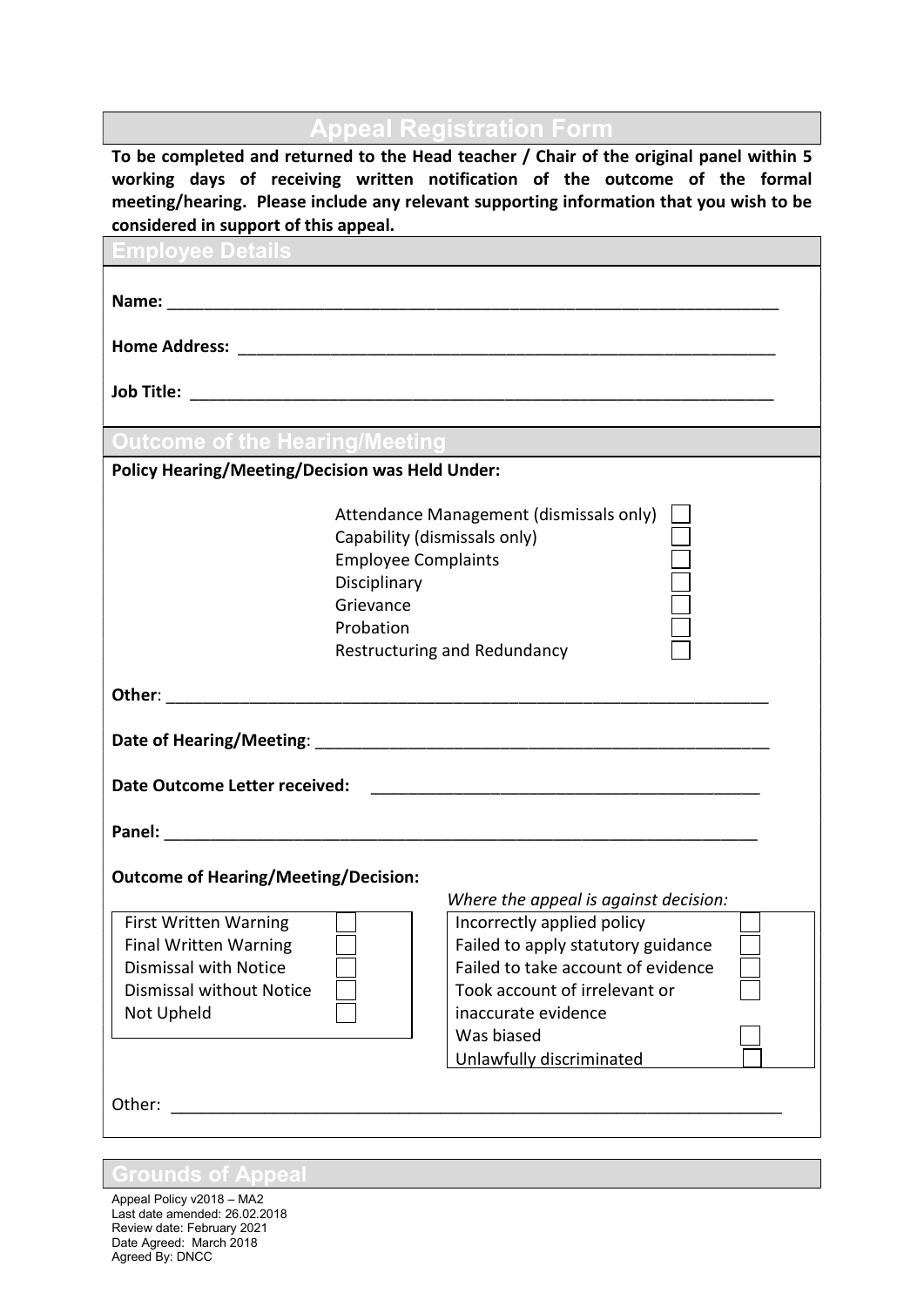| Details of your Appeal (please state clearly your points for appeal): |  |  |
|-----------------------------------------------------------------------|--|--|
|                                                                       |  |  |
|                                                                       |  |  |
|                                                                       |  |  |
|                                                                       |  |  |
|                                                                       |  |  |
|                                                                       |  |  |
|                                                                       |  |  |
|                                                                       |  |  |
|                                                                       |  |  |
|                                                                       |  |  |
|                                                                       |  |  |
| (Please continue on a separate sheet of paper if necessary)           |  |  |

Name and Contact Details of Representative:\_\_\_\_\_\_\_\_\_\_\_\_\_\_\_\_\_\_\_\_\_\_\_\_\_\_\_\_\_

Names of any Witnesses to be called (if known): \_\_\_\_\_\_\_\_\_\_\_\_\_\_\_\_\_\_\_\_\_\_\_\_\_\_\_\_\_\_\_\_

Dates Unavailable: \_\_\_\_\_\_\_\_\_\_\_\_\_\_\_\_\_\_\_\_\_\_\_\_\_\_\_\_\_\_\_\_\_\_\_\_\_\_\_\_\_\_\_\_\_\_\_\_\_\_\_

Г

| Name: | ⊿ate: |
|-------|-------|
|-------|-------|

| Signature: |  |
|------------|--|
|            |  |
|            |  |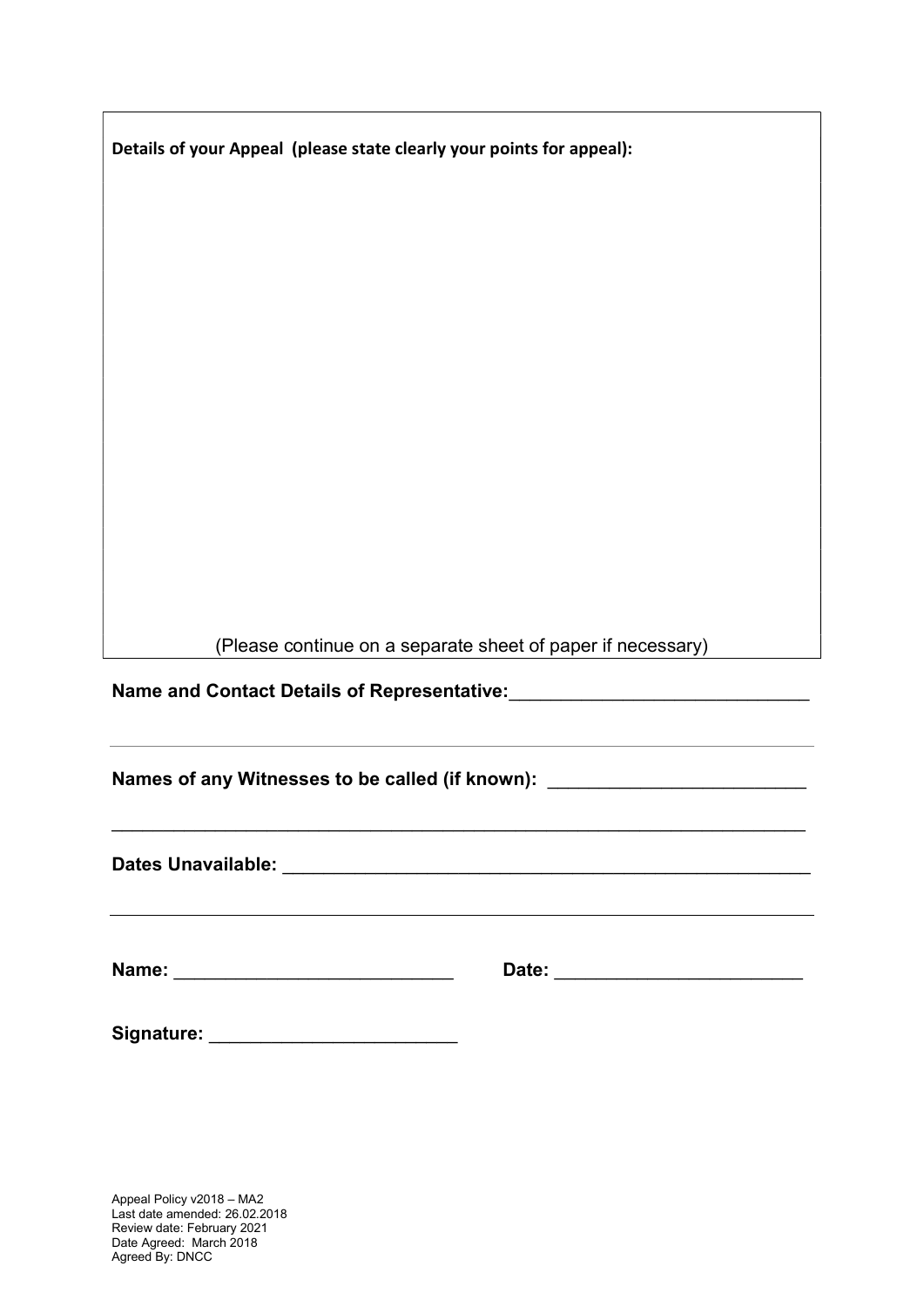# Appendix B: Conducting an Appeal Hearing

The appeal hearing should follow the format below:

- 1. The Chair of the panel will introduce those present and outline the procedure to be followed. An employee who is not accompanied will be reminded of their right to representation.
- 2. The employee and / or their representative will present the reason for their appeal, including any new evidence.
- 3. The employee and / or their representative may call witnesses to support their case.
- 4. The management representative (i.e. the person who made the original decision) may question the witnesses.
- 5. The panel may question the witnesses. (Steps 3-5 will continue until all of the employee's witnesses have been heard and questioned).
- 6. The management representative may question the employee and their representative on their case presentation.
- 7. The panel may question the employee and their representative on their case presentation.
- 8. The management representative will present their response to the appeal, including any new evidence.
- 9. The management representative may call witnesses to support their case.
- 10. The employee and / or their representative may question the witnesses.
- 11. The panel may question the witnesses. (Steps 10-12 will continue until all of the management representative's witnesses have been heard and questioned).
- 12. The employee and/or their representative may question the management representative on their case presentation.
- 13. The panel may question the management representative on their case presentation.
- 14. The employee and/or their representative will have the opportunity to sum up their case.
- 15. The management representative will have the opportunity to sum up their case.
- 16. The management representative, the employee and their representative will adjourn so that the panel can deliberate. Having deliberated on the matters placed before them, the panel will set out their decision and then recall and advise those attending the hearing of the outcome.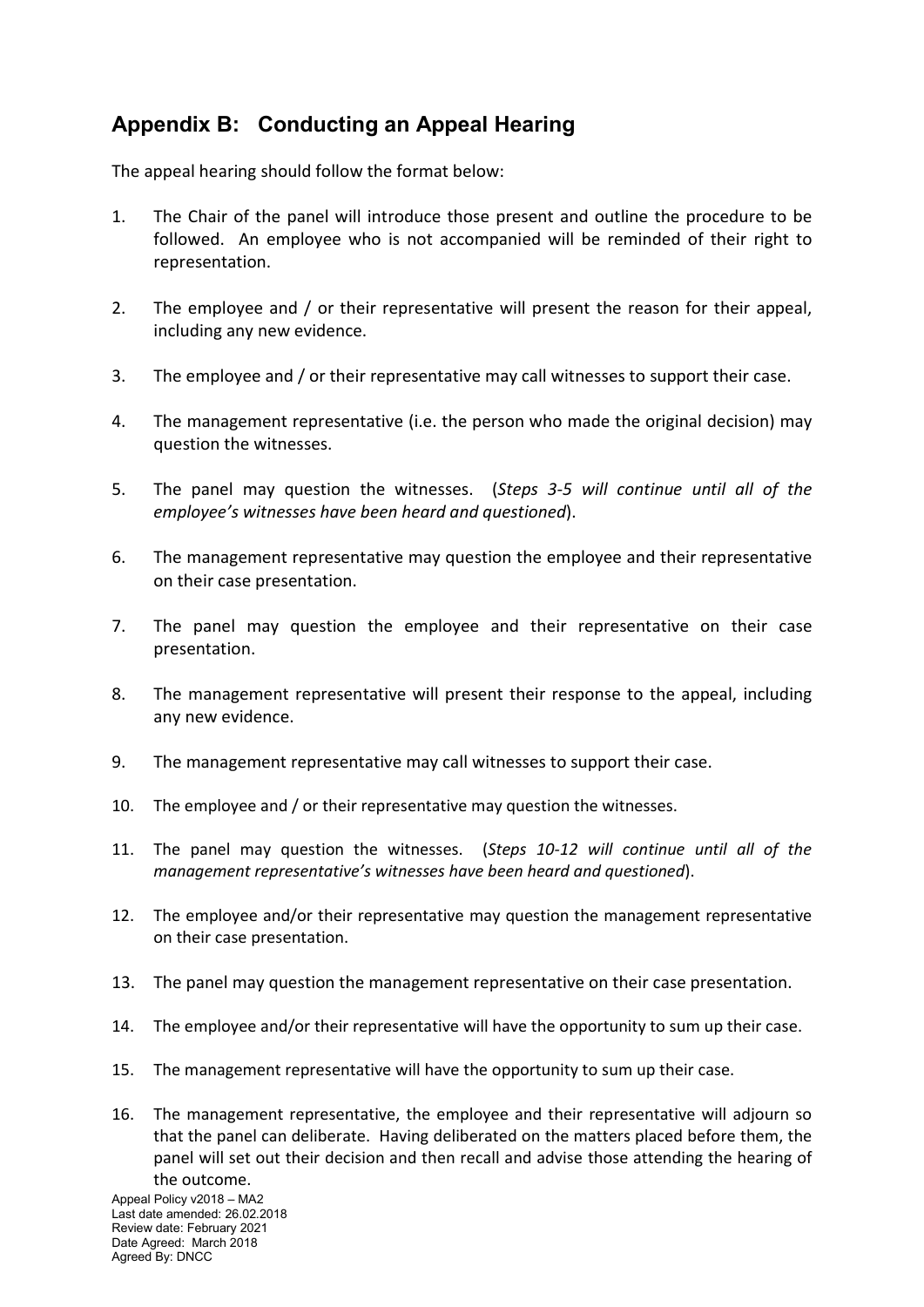## Appendix C - Invitation to Appeal Hearing

STRICTLY PRIVATE AND CONFIDENTIAL [Name] [Address] [Date]

Dear [Name],

Following receipt of your appeal under the [Insert name of policy] against your [first/final written warning / dismissal], I am writing to invite you to attend an appeal hearing. Your appeal will be heard by [name(s)] at [time] on [date] in [venue]. [Name] will also be in attendance to take notes. On arrival you should report to [venue] and ask for [name].

You may, if you wish, be accompanied by a work colleague or Trade Union representative.

Enclosed for your attention is a copy of management's response to your appeal statement, along with supporting documents. I will be in attendance at the hearing to present the management case.

The outcome of the appeal hearing will be to either:

- $\triangleright$  Uphold the original decision taken and maintain any sanction;
- $\triangleright$  Overturn the original decision and implement a new decision along with any appropriate sanction/action.

Please be advised that the decision of the appeal hearing will be final and there is no further right of appeal.

I would be grateful if you would please confirm if you are able to attend the hearing and whether you will be calling any witnesses to support your case or providing any additional documentation so that necessary arrangements can be made. [For your information, management will be calling [name(s)] as their witness]. If you are unable to provide names of witnesses at this point in time, these must be submitted to [name] no later than 3 days before the hearing, together with any additional documentation that you wish to submit.

Should you or your representative require any special arrangements in order to attend the hearing, please contact me on the above number as soon as possible so that I can facilitate these for you.

Please sign and return the second copy of this letter as acknowledgement of receipt.

Yours sincerely, [Name of person who heard/chaired hearing] [Job Title]

Appeal Policy v2018 – MA2 Last date amended: 26.02.2018 Review date: February 2021 Date Agreed: March 2018 Agreed By: DNCC